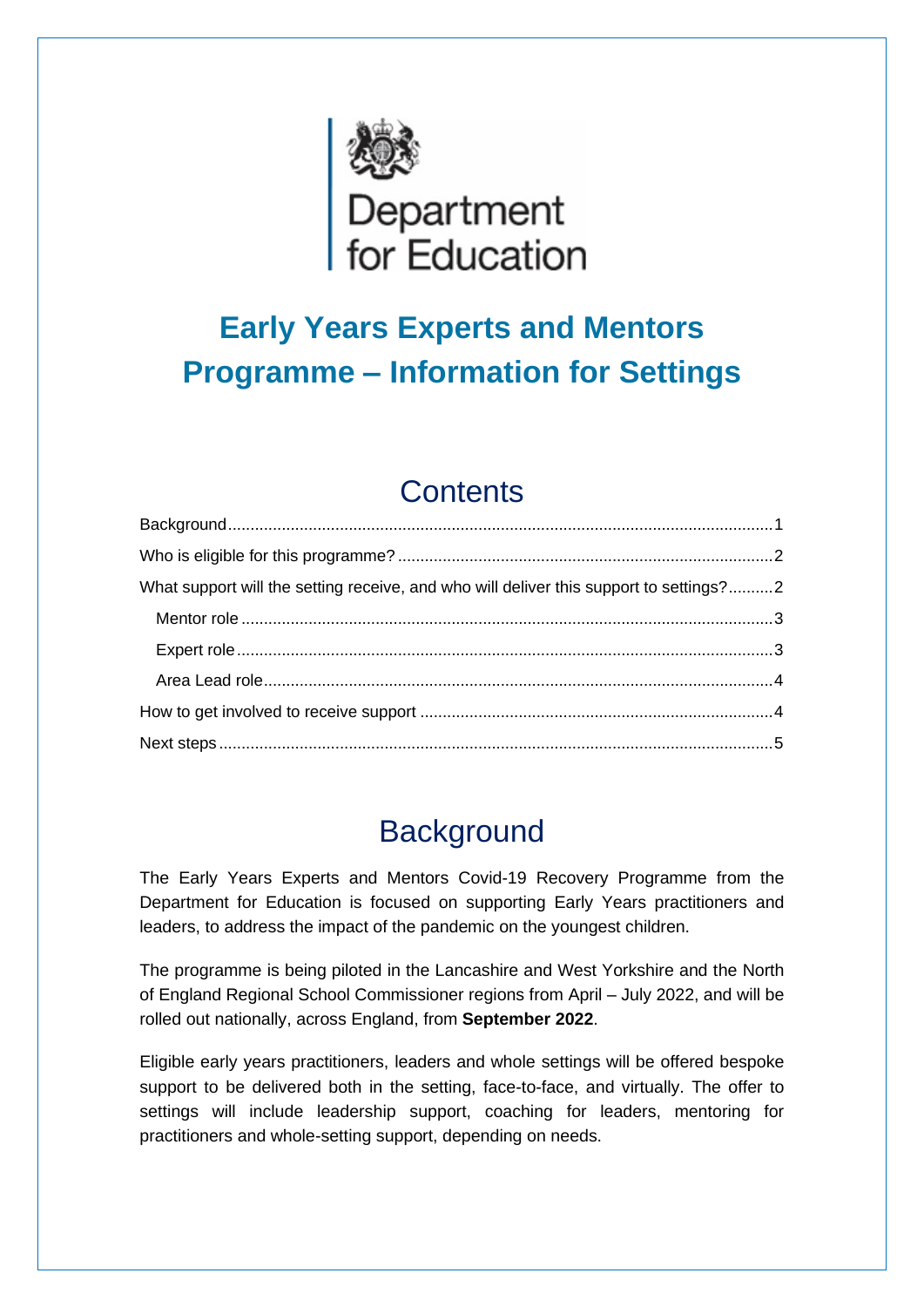Settings selected for the Experts and Mentor programme will receive the support of an Expert and Mentor (or in some cases an Area Lead) for **one term,** between September 2022 and July 2024.

All settings that take part in the programme will also be able to access a **new online child development training offer** to upskill practitioners and improve knowledge of child development, so they will be better able to support children in their care, particularly those whose development may have been impacted by the covid pandemic.

## Who is eligible for this programme?

<span id="page-1-0"></span>The majority of settings who will receive support through this programme will be Private, Voluntary or Independent (PVI) nursery settings. In some cases, we will also support maintained nursey schools and school-based nurseries if appropriate. This programme will not support reception year. For example, a school with reception year only, would not be eligible to receive support through this programme.

Currently, eligible settings include those who have:

- been judged as Requires Improvement (RI) or inadequate in the last 3 years
- high numbers of children in receipt of EY Pupil Premium
- high numbers of children with SEND needs
- high numbers of children taking up the disadvantaged 2-year-old offer

There is some flexibility to receive support if your setting does not fit this criteria.

Please note, childminders are also not eligible to receive support through the programme at this time. We are working on designing a strand of the programme for childminders, specifically. More information on this will be announced in due course.

### <span id="page-1-1"></span>What support will the setting receive, and who will deliver this support to settings?

There are 3 different roles within the programme who will provide support to settings: **Mentor, Expert & Area Lead**. All roles will focus on helping children recover from the COVID-19 pandemic, including narrowing the gap between disadvantaged children and others.

For all roles, applicants who will be supporting your setting will have at least 3 years' experience and are currently working in an early years setting that is Ofsted rated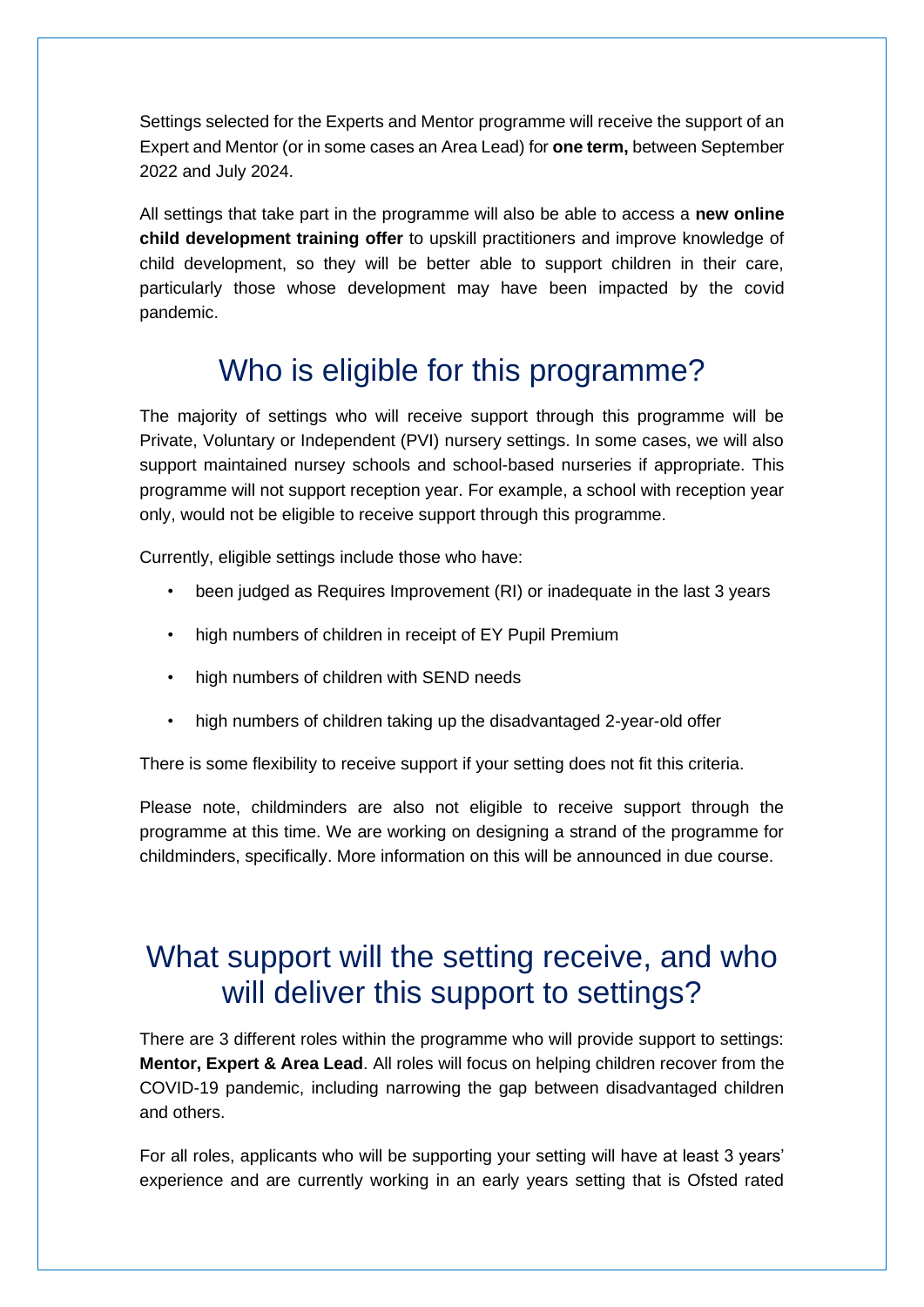'good' or 'outstanding' (or equivalent independent school inspection rating). This includes those working in schools, nursery schools, private, voluntary or PVI nurseries, or other early years settings.

Area Leads/Experts/Mentors may also be staff who are currently working in early years roles within Local Authorities (LAs), or universities.

All applicants will have attended training which has been organised by DfE and our training partner, Hempsalls, before they can begin supporting settings.

#### Mentor role

<span id="page-2-0"></span>Settings will be allocated an Early Years Mentor who will provide support to a nominated practitioner, or small group of practitioners at one time, to provide advice and guidance, as well as supporting them to identify strengths and areas for development in their own practice. Mentors will also be able help practitioners complete the new online training offer.

Examples of activities to be conducted by Mentor:

- Supporting practitioners to identify strengths and weaknesses within their practice and providing guidance to enable improvements in their practice
- Supporting practitioners through our new online child development training
- Supporting practitioners to identify children most impacted by the COVID-19 pandemic, including those with significant time out of the setting and advising how they can be best supported

The Mentor role will be **remote/virtual**, so they will not attend the setting in person. Mentors will be required to provide 6 hours of support, per early years setting, over one term.

The hours can be organised to suit the mentor and mentee(s), for example by having fortnightly hourly calls or weekly 30 minutes video-calls.

#### Expert role

<span id="page-2-1"></span>Settings will also be allocated an Early Years Expert, who will provide 3 days of **faceto-face support in the setting**, over one term.

The Expert will work with the setting **leader**, and with agreement from both parties, will decide the type of activities the Expert undertakes in the setting. The focus must be around supporting children to recover from the COVID-19 pandemic, including narrowing the gap between disadvantaged children and others.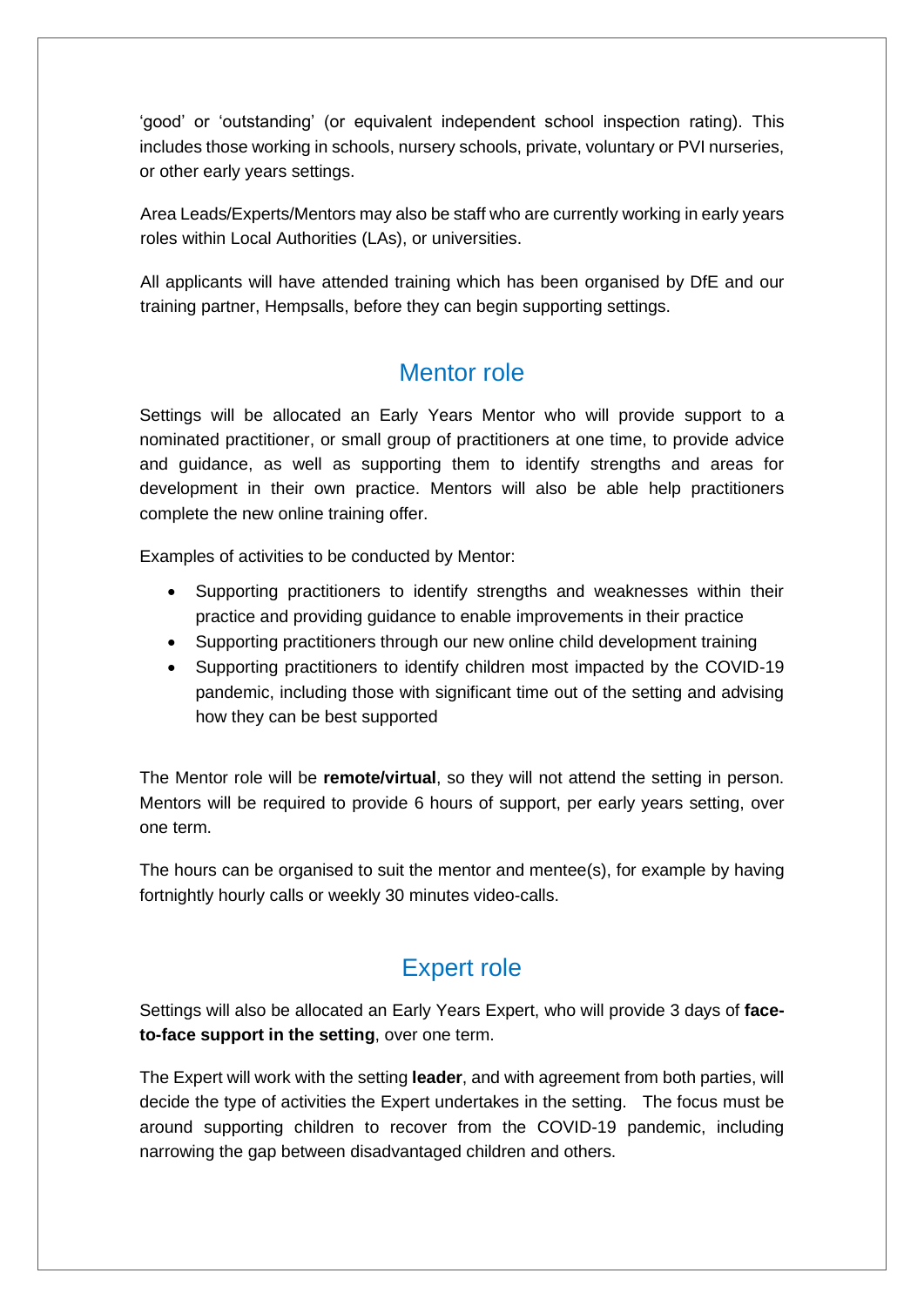Examples of activities to be conducted by Expert:

- Supporting leaders to identify strengths and weaknesses within the setting and providing guidance in action planning to overcome any areas for development
- Supporting leaders to identify children most impacted by the COVID-19 pandemic including those with significant time out of the setting and advising how they can be best supported
- Supporting leaders with implementation of the revised EYFS framework, including reducing unnecessary tracking and paperwork.

#### Area Lead role

<span id="page-3-0"></span>Each LA has also been allocated an Area Lead. Their role is to support the Experts and Mentors in their area and provide quality assurance. The Area Lead will contact you at the start of the programme to introduce themselves, so you are aware of who to contact if you have any concerns. They will also contact you again during the programme to check how it is going.

Area leads will also perform the Expert role for one setting in the LA, as described above. This means they will provide 3 days of **face-to-face support in the setting**, to the setting leader, over one term.

If you are allocated the Area Lead as your expert, then the delivery partner and/or DfE will contact you to ensure you are happy with the support provided.

### <span id="page-3-1"></span>How to get involved to receive support

We (DfE) have reached out to all LAs across England to raise awareness of the Experts and Mentor programme. We have asked LAs to nominate settings in their areas, who they think should receive support through the programme. Initially, we are just asking settings to express their interest in receiving support during the **Autumn term 2022**.

In making these suggestions, we have asked LAs to liaise with you (settings), to gauge your interest in being involved, and to see where they need the support most. Please do engage with your LA if you are interested in receiving the support of the Experts and Mentor programme.

There is also an option for you (settings) to **self-refer**, so you will be able to request the support of an early years Expert and Mentor yourselves. Where you decide to selfrefer, we would suggest that you still discuss this with your relevant LA.

Please see the link to self-refer here: [https://www.pengreen.org/early-years-experts](https://www.pengreen.org/early-years-experts-and-mentors/)[and-mentors/](https://www.pengreen.org/early-years-experts-and-mentors/)